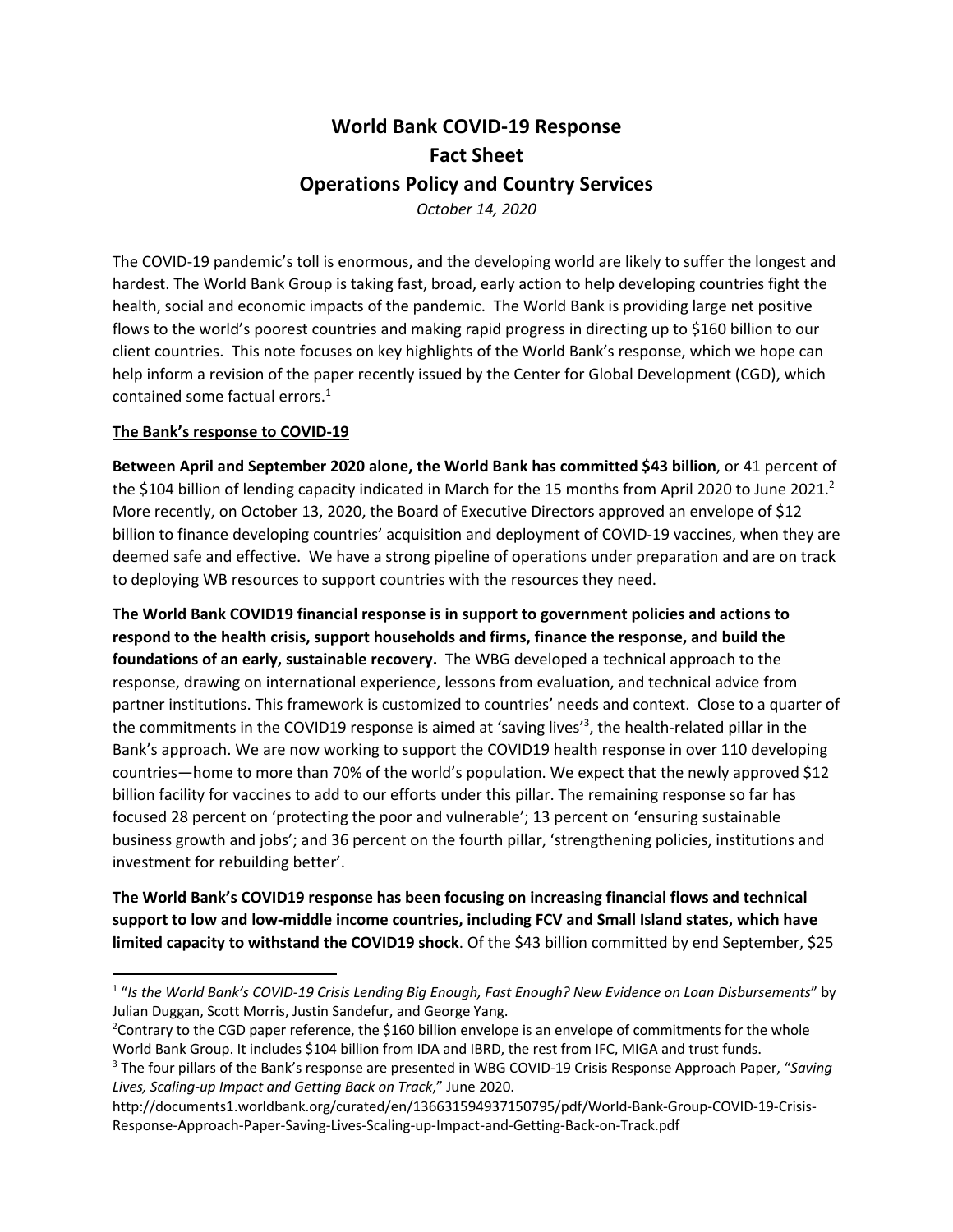billion was for IDA-eligible countries, of which 38 percent has a specific focus on crisis support (in health, support to people or firms, and support to building back better); and \$18 billion from IBRD, of which 71 percent has a specific focus on crisis support. Financing to FCV countries was \$7.6 billion and financing to Small States was \$0.6 billion (for both group of countries, 33 percent of these commitments was specifically for crisis response).

**We are using all our instruments to support the response, including investment projects, program for results and development policy operations.** The instrument mix is driven by specific country needs and nature of the COVID19 response and alternative sources of financing. Policy and institutional reforms – for instance to introduce or enhance social safety nets and unemployment benefits, finance COVID response expenditures while allowing for tax deferrals, or laying the foundations for sustainable, green recovery – are critical, and are part of countries' response that the Bank is supporting with DPOs. As a result, both the volume and share of Development Policy Operations (DPO) increased in late FY20, bringing the DPO average to 30 percent (\$17 billion in volume) in FY20, up from an average of 25 percent in the previous five years (\$11 billion average over FY15-19). IDA countries are making greater use of DPOs for the COVID19 response. The IDA share of DPOs in FY20 was 24 percent (\$7 billion), compared to an average of 13 percent (\$3 billion) over FY15-19. IBRD DPOs stayed essentially flat in FY20, at 36 percent (\$10 billion) of total commitments, compared to the 35 percent average in FY15-19.

**The WBG COVID19 response has been prioritizing the needs of the poorest countries.** Between April and June 2020, WBG commitments have been as high as the sum of *all* other MDBs commitments. <sup>4</sup> The WBG on the one hand and all other MDBs on the other committed \$45b during that period. Regarding sovereign lending, IDA and IBRD committed \$32 billion during that period, against \$31 billion for all other MDBs together. During the same period, the IMF has also been leaving forward, committing \$81 billion, of which \$46 billion credit lines to middle- and upper middle-income countries.

**Disbursements are increasing, due to COVID19 response operations.** This is the result of the (i) increased share of DPLs, (ii) redirection of part of the portfolio to support priority activities, (iii) emergency COVID19 health operations under the Global COVID19 MPA (which will expand with the recently approved envelope of \$12 b), and (iv) proactive portfolio management by the Bank and country authorities. In the first quarter of FY21, disbursements increased to \$11.8 billion, close to double against the \$6.4 billion in the first quarter of FY20. Implementation and disbursements of operations under the COVID-19 multi-phased approach global health program are much faster than regular health portfolio, as expected. \$1.2 billion disbursed (or 30 percent of commitments under health MPA program) were disbursed in the first few months of implementation. In addition, the higher share of Development Policy Operations translates into \$6.3 billion of disbursements this first quarter of FY21, against \$1.8 billion the first quarter of last year. From April until end September 2020, 49% of total IBRD and IDA disbursements were from Development Policy Financing.

**The Bank's crisis response is increasing net flows, especially for IDA countries**. All IDA borrowing countries are seeing positive net flows. At shareholders' request, the World Bank and other MDBs have explored ways for MDBs to contribute to the objectives of the Debt Service Suspension Initiative (DSSI). The World Bank's role is to ensure countries have timely and significant positive financial inflows during the crisis to augment fiscal resources available without increasing debt vulnerabilities and the CGD

<sup>4</sup> *Leaning Forward to Save Lives, Scale-up Impact and Get Back on Track – World Bank Group COVID-19 Crisis Response Update*, upcoming, October 2020.